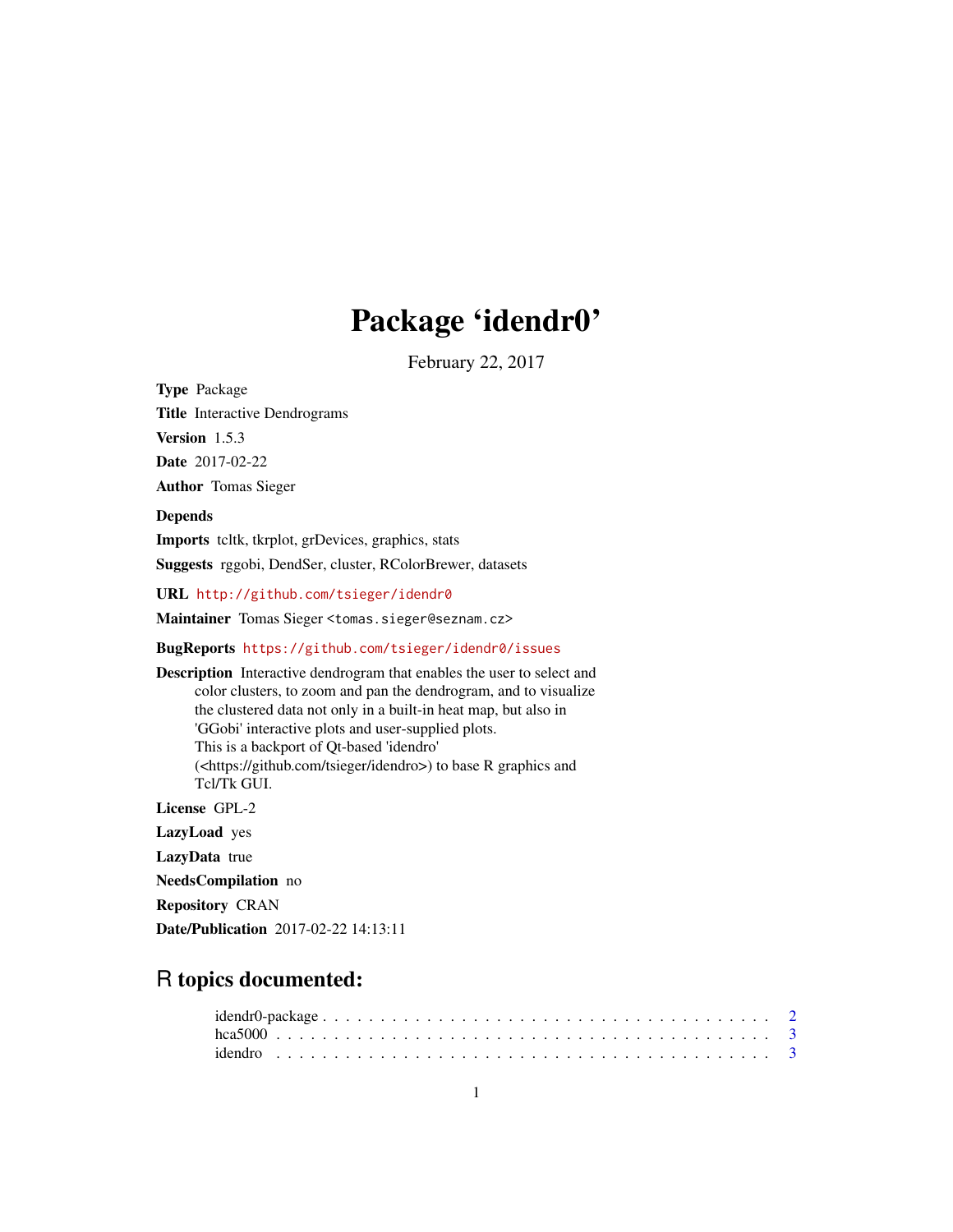#### <span id="page-1-0"></span>**Index** [8](#page-7-0) **8**

idendr0-package *Interactive Dendrograms*

#### Description

Interactive dendrogram that enables the user to select and color clusters, to zoom and pan the dendrogram, and to visualize the clustered data not only in a built-in heat map, but also in 'GGobi' interactive plots and user-supplied plots. This is a backport of Qt-based 'idendro' (<https://github.com/tsieger/idendro>) to base R graphics and Tcl/Tk GUI.

#### Details

| Package:    | idendr0                                                        |
|-------------|----------------------------------------------------------------|
| Type:       | Package                                                        |
| Title:      | Interactive Dendrograms                                        |
| Version:    | 1.5.3                                                          |
| Date:       | 2017-02-22                                                     |
| Author:     | <b>Tomas Sieger</b>                                            |
| Depends:    |                                                                |
| Imports:    | teltk, tkrplot, grDevices, graphics, stats                     |
| Suggests:   | rggobi, DendSer, cluster, RColorBrewer, datasets               |
| URL:        | http://github.com/tsieger/idendr0                              |
| Maintainer: | Tomas Sieger <tomas.sieger@seznam.cz></tomas.sieger@seznam.cz> |
| BugReports: | https://github.com/tsieger/idendr0/issues                      |
| License:    | $GPL-2$                                                        |
| LazyLoad:   | yes                                                            |
| LazyData:   | true                                                           |

#### Author(s)

Tomas Sieger

#### References

Sieger, T., Hurley, C. B., Fiser, K., Beleites, C. (2017) Interactive Dendrograms: The R Packages idendro and idendr0. *Journal of Statistical Software*, 76(10), 1–22. doi:10.18637/jss.v076.i10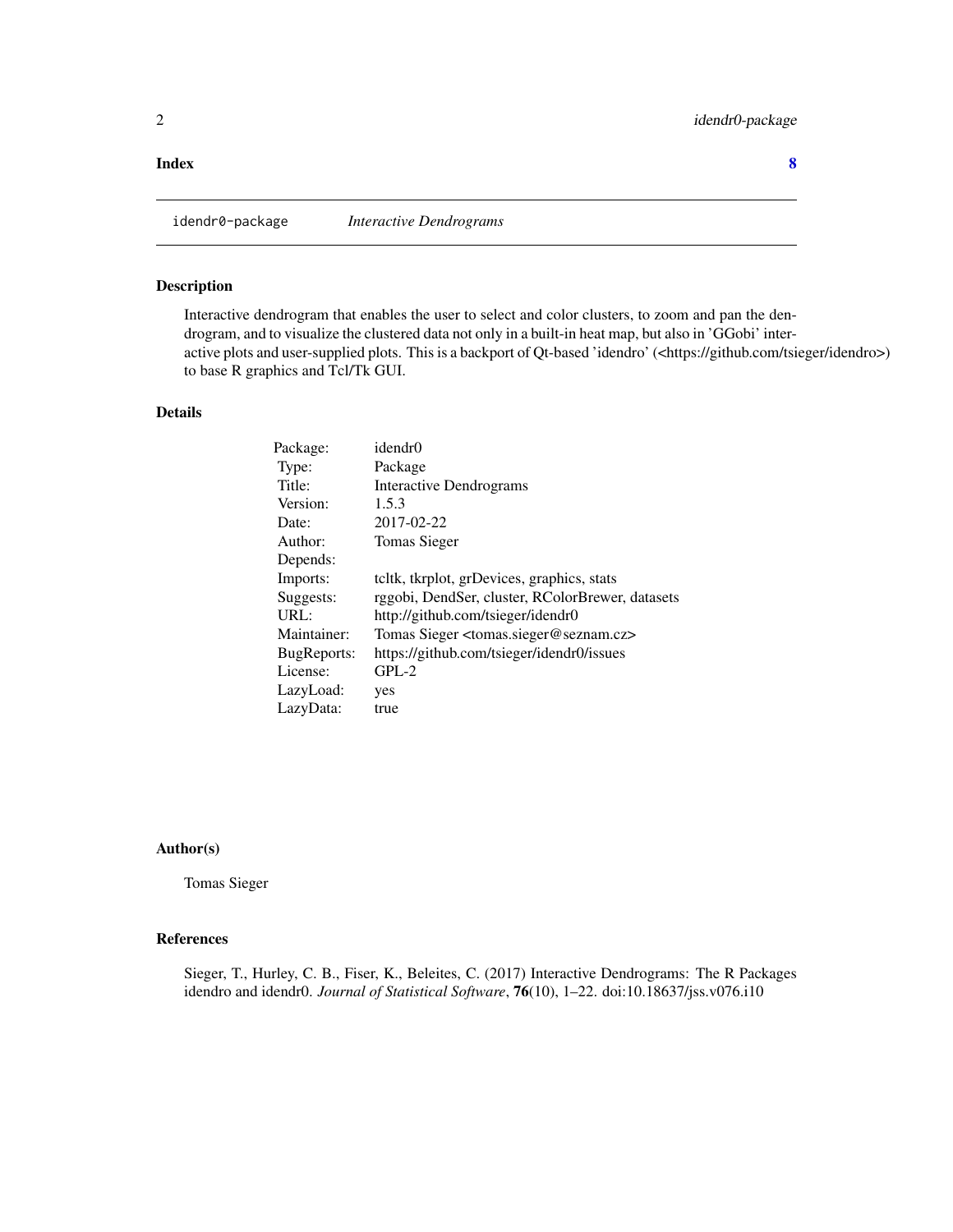<span id="page-2-0"></span>

#### Description

Hierarchical cluster analysis demonstration data consisting of raw data (5000 observations having 3 features measured) and clustered data (as computed by 'hclust').

#### Usage

data(hca5000)

#### Format

A list of 'x' and 'hx' elements. 'x' is a matrix of 5000 rows (observations) by 3 columns (dimensions). 'hx' is an object of class 'hclust' containing the result of hierarchical cluster analysis performed on 'x'.

#### Examples

```
if (interactive()) {
    library(idendr0)
    data(hca5000)
    idendro(hca5000$hx, hca5000$x, observationAnnotationEnabled = FALSE)
}
```
idendro *Interactive Dendrogram*

#### Description

'idendro' is a plot enabling users to visualize a dendrogram and inspect it interactively: to select and color clusters anywhere in the dendrogram, to zoom and pan the dendrogram, and to visualize the clustered data not only in a built-in heat map, but also in any interactive plot implemented in GGobi (as available using the 'rggobi' package). The integration with GGobi (enabled using the 'ggobi' argument), but also with the user's code is implemented in terms of two callbacks (see the 'colorizeCallback' and 'fetchSelectedCallback' arguments). 'idendro' can be used to inspect quite large dendrograms (tens of thousands of observations, at least).

The 'idendr0' package is a lightweight backport of the 'idendro' package. While the 'idendro' package depends on libraries not easily available on some platforms (e.g. Windows), the 'idendr0' package is based on platform-independent Tcl/Tk graphic widget toolkit, and thus made widely available. However, the 'idendro' package should be preferred, if available, for its better interactivity and performance.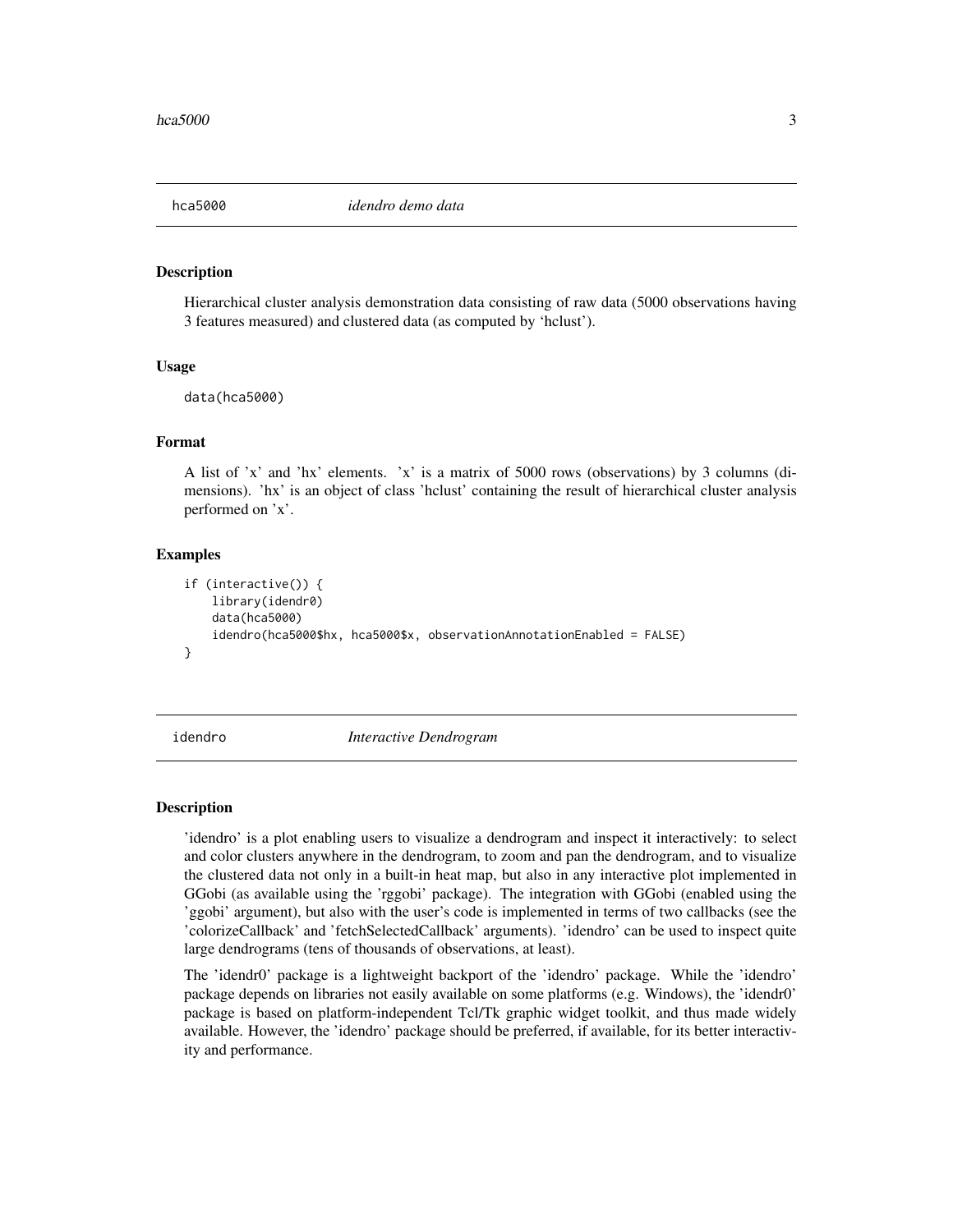#### Usage

```
idendro(h, x = NULL, qx = NULL, clusters = NULL, hex = 1.5,vscale = 1.5, silent = FALSE, zoomFactor = 1/240,
   observationAnnotationEnabled = TRUE,
   clusterColors = c("red", "green", "blue", "yellow", "magenta",
        "cyan", "darkred", "darkgreen", "purple", "darkcyan"),
   unselectedClusterColor = "black", maxClusterCount = max(length(clusterColors),
        ifelse(!is.null(clusters), max(clusters), 0)), heatmapEnabled = TRUE,
   heatmapSmoothing = c("none", "cluster", "zoom"),
   heatmapColors = colorRampPalette(c("#00007F", "blue", "#007FFF", "cyan",
        "#7FFF7F", "yellow", "#FF7F00", "red", "#7F0000"))(10),
   doScaleHeatmap = TRUE, doScaleHeatmapByRows = FALSE,
   heatmapRelSize = 0.2, colorizeCallback = NULL, fetchSelectedCallback = NULL,
   brushedmapEnabled = !is.null(fetchSelectedCallback),
   brushedmapRelSize = ifelse(!is.null(x), heatmapRelSize/ncol(x), 0.05),
   geometry = NULL, ggobi = FALSE, ggobiGlyphType = 1, ggobiGlyphSize = 1,
   ggobiFetchingStyle = "selected", ggobiColorScheme = "Paired 12", dbg = 0, \ldots)
```
#### Arguments

| h                            | object of class 'stats::hclust' (or other class convertible to class 'hclust' by the<br>'as.hclust' function) describing a hierarchical clustering. If _inversions_ in heights<br>(see 'hclust') is detected, the heights get fixed in a simple naive way by pre-<br>serving non-negative relative differences in the heights, but changing negative<br>differences to zero. Using clustering with monotone distance measure should be<br>considered in that case. |
|------------------------------|--------------------------------------------------------------------------------------------------------------------------------------------------------------------------------------------------------------------------------------------------------------------------------------------------------------------------------------------------------------------------------------------------------------------------------------------------------------------|
| x                            | data frame holding observations tha were clustered giving rise to 'h'. The heat<br>map will depict this data. (The heat map can be scaled - see the 'doScale-<br>Heatmap' and 'doScaleHeatmapByRows' arguments.) Non-numeric types will<br>get converted to numeric using 'as.numeric'. This parameter is optional.                                                                                                                                                |
| qx                           | (unused, appears for compatibility with idendro::idendro).                                                                                                                                                                                                                                                                                                                                                                                                         |
| clusters                     | the assignment of observations to clusters to start with, typically the value of a<br>previous call to 'idendro'. A numeric vector of length of the number of obser-<br>vations is expected, in which 0s denote unselected observations, and values of i<br>$> 0$ mark members of the cluster 'i'.                                                                                                                                                                 |
| hscale                       | horizontal scaling factor of the dendrogram figure. As the dendrogram is imple-<br>mented as a Tcl/Tk image, and rtcltk does not support image resizing (e.g. on<br>window maximization), the dendrogram keeps its original size regardless of the<br>size of its enclosing window. Thus specifying the hscale of more than 100% is<br>preferred to make the dendrogram large enough.                                                                              |
| vscale                       | vertical scaling factor of the dendrogram figure. See 'hscale'.                                                                                                                                                                                                                                                                                                                                                                                                    |
| silent                       | if TRUE, no informative messages will be shown                                                                                                                                                                                                                                                                                                                                                                                                                     |
| zoomFactor                   | the amount of zoom in/out as controlled by the mouse wheel                                                                                                                                                                                                                                                                                                                                                                                                         |
| observationAnnotationEnabled |                                                                                                                                                                                                                                                                                                                                                                                                                                                                    |
|                              | shall the names of individual observations (rownames of $x'$ ) be shown next to<br>the dendrogram/heat map?                                                                                                                                                                                                                                                                                                                                                        |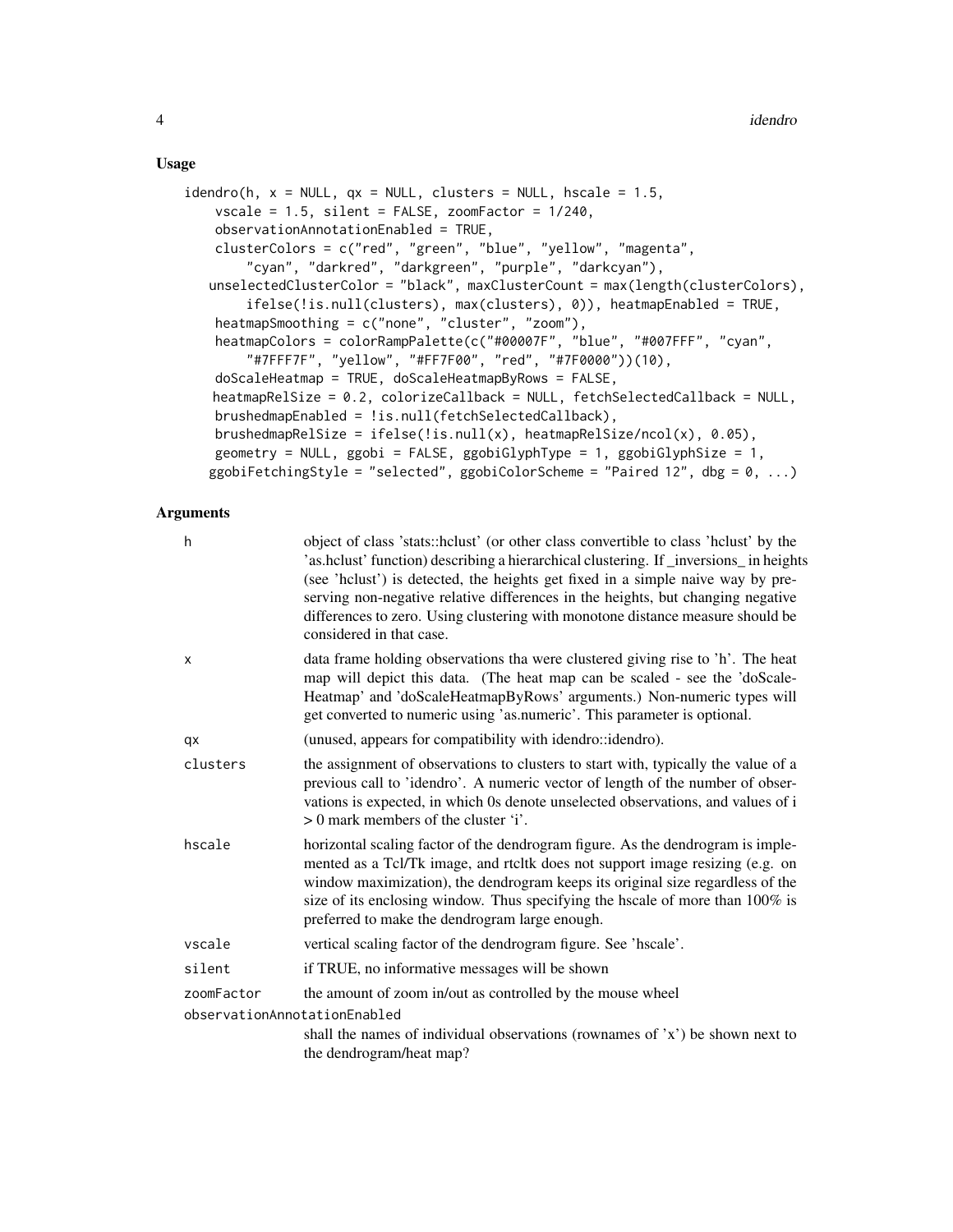#### idendro 5

| clusterColors<br>unselectedClusterColor | colors of individual clusters                                                                                                                                                                                                                                                                                                                                                    |
|-----------------------------------------|----------------------------------------------------------------------------------------------------------------------------------------------------------------------------------------------------------------------------------------------------------------------------------------------------------------------------------------------------------------------------------|
|                                         | the color of unselected dendrogram branches                                                                                                                                                                                                                                                                                                                                      |
| maxClusterCount                         |                                                                                                                                                                                                                                                                                                                                                                                  |
|                                         | the maximum number of clusters user can select. If greater than the number<br>of 'clusterColors', cluster colors will get recycled. This parameter affects the<br>size of the GUI and the number of clusters that can be selected automatically by<br>"cutting" the dendrogram.                                                                                                  |
|                                         | heatmapEnabled shall the heat map be drawn?                                                                                                                                                                                                                                                                                                                                      |
| heatmapSmoothing                        |                                                                                                                                                                                                                                                                                                                                                                                  |
|                                         | heat map smoothing mode, one of 'none' - the heat map gets never smoothed,<br>it displays the features of all the individual observations 'cluster' - the heat map<br>depicts the average features for the currently selected clusters, 'zoom' - the heat<br>map displays the average feature for each elementary (i.e. the finest) cluster seen<br>in the dendrogram currently. |
| heatmapColors                           | heat map color palette represented by a list of colors, e.g. a sequential palette<br>generated by 'brewer.pal', or 'colorRampPalette(.)(.)', 'gray.colors(.)', or 'hsv(.)'.                                                                                                                                                                                                      |
| doScaleHeatmapByRows                    | doScaleHeatmap scale each heat map column to the $<0,1>$ range? (The default is TRUE.)                                                                                                                                                                                                                                                                                           |
|                                         | scale heat map rows, not columns (The default is FALSE.)                                                                                                                                                                                                                                                                                                                         |
|                                         | heatmapRelSize relative size of the heat map - the ratio of the heat map width to the width of the<br>dendrogram, the heat map, and the brushed map. The default is 20%.                                                                                                                                                                                                         |
| colorizeCallback                        |                                                                                                                                                                                                                                                                                                                                                                                  |
|                                         | callback function called when cluster selection changes; the argument is a vector<br>assigning color indices $(0=no$ color, $>0$ colors) to individual observations.                                                                                                                                                                                                             |
| fetchSelectedCallback                   | callback function used to fetch observation selection made externally. The call-<br>back must return a boolean vector of length of the number of observations in<br>'x'. i-th element in the vector specifies whether given observation is selected.                                                                                                                             |
| brushedmapEnabled                       |                                                                                                                                                                                                                                                                                                                                                                                  |
|                                         | shall brushed map be drawn? If TRUE, a column vector is drawn next to dendro-<br>gram (and heatmap, if there is one) depicting observation that were fetched by<br>fetchSelectedCallback. The color of the observations is the color of the cluster<br>used to fetch observations into.                                                                                          |
| brushedmapRelSize                       | relative size of the brushed map - the ratio of the brushed map width to the width                                                                                                                                                                                                                                                                                               |
|                                         | of the dendrogram, the heat map, and the brushed map. The default is the size<br>of a single column in the heat map, or $5\%$ if there is no heatmap.                                                                                                                                                                                                                            |
| geometry                                | window geometry ("width x height + xoffset + yoffset"). Almost useless as the<br>dendrogram does not resize, see the 'hscale' and 'vscale' arguments instead.                                                                                                                                                                                                                    |
| ggobi                                   | plot feature space projections of 'x' in ggobi and bidirectionally integrate with<br>the plot? (defaults to FALSE as some users may not have ggobi available)                                                                                                                                                                                                                    |
| ggobiGlyphType                          | ggobi glyph type used to draw observations in ggobi (defaults to a single pixel;<br>see rggobi::glyph_type)                                                                                                                                                                                                                                                                      |
|                                         | ggobiGlyphSize size of ggobi glyphs (see rggobi::glyph_size)                                                                                                                                                                                                                                                                                                                     |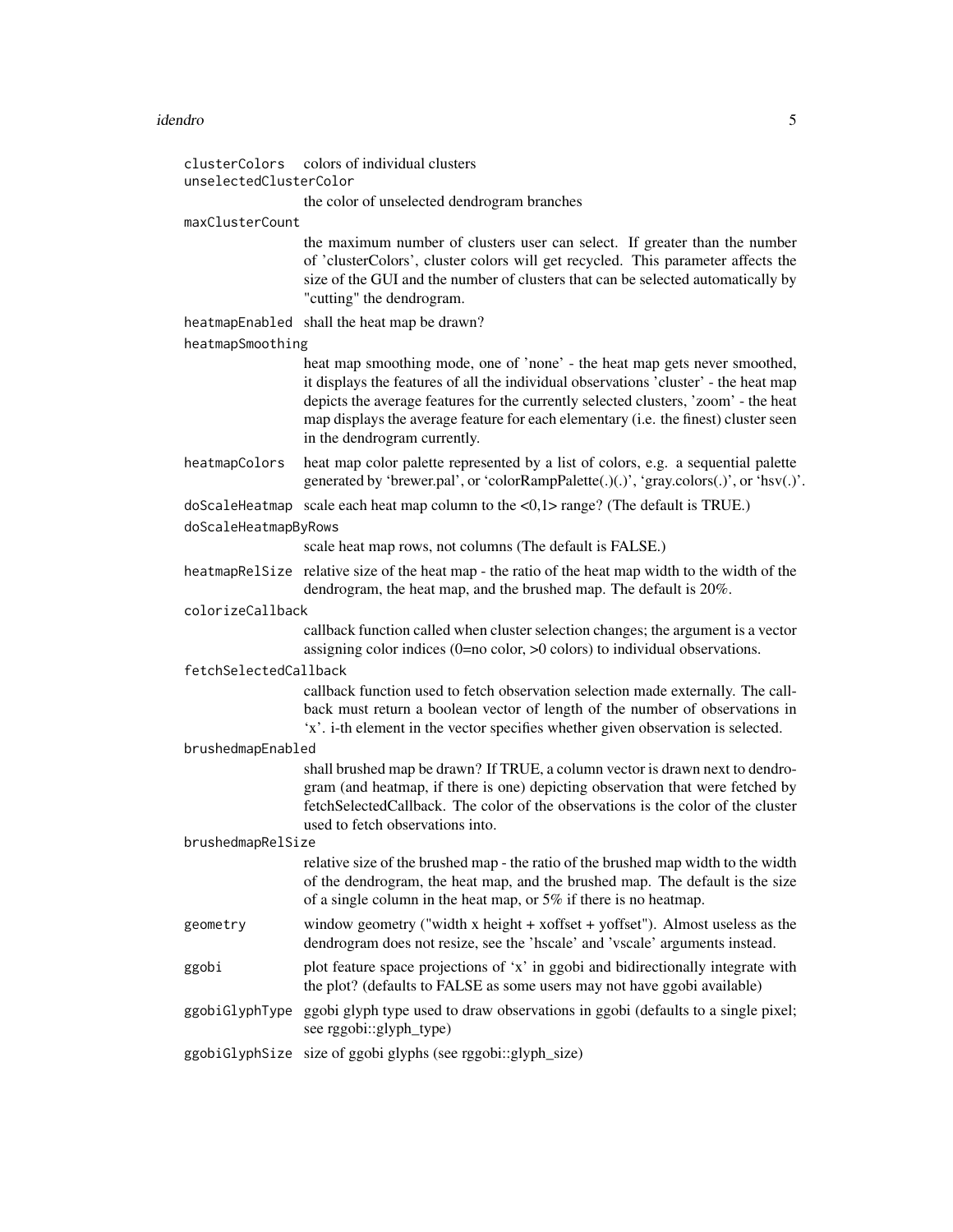| ggobiFetchingStyle |                                                                                                                                                                   |  |
|--------------------|-------------------------------------------------------------------------------------------------------------------------------------------------------------------|--|
|                    | how should we recognize ggobi-selected observations to be fetched to idendro?<br>Use 'selected' to fetch observations selected by ggobi brush, or glyph type num- |  |
|                    | ber 2-6 to fetch observations selected by ggobi persistent brushing with a spe-<br>cific glyph type.                                                              |  |
| ggobiColorScheme   |                                                                                                                                                                   |  |
|                    | GGobi color scheme used to color observations in ggobi plots according to the<br>clusters selected in the dendrogram                                              |  |
| dbg                | debug level $(0=none, 1=brief, 2=verbose)$                                                                                                                        |  |
| $\cdots$           | additional graphical parameters to be passed to the dendrogram plot.                                                                                              |  |

#### Details

'idendro' displays an interactive dendrogram enriched, optionally, with a heat map and/or a brushed map.

The dendrogram represents the result of a hierarchical cluster analysis performed on a set of observations (see e.g. 'hclust'). There is an axis drawn below the dendrogram displaying the "height" of the clusters in the dendrogram.

The heat map visualizes the observations living in k-dimensional feature space by mapping their features onto a color scale and displaying them as rows of 'k' colored rectangles. By default, normalization (scaling) of individual features to a common visual scale is enabled. Scaling of observations is also supported (see the 'doScaleHeatmapByRows' argument).

The brushed map can indicate which observations are currently selected in some external plot/tool 'idendro' is integrated with (e.g. a GGobi scatter plot matrix). Technically speaking, the current selection must be determined explicitly by clicking the "fetCh selected" button (or pressing the 'Alt+C' shortcut), which results in calling the 'fetchSelectedCallback' function (see arguments).

The dendrogram can be zoomed and panned. To zoom in a specific region, right click and drag in the dendrogram. Mouse wheel can also be used to zoom in and out. To pan a zoomed dendrogram, middle click and drag the mouse. Zooming and panning history is available (see 'GUI').

User can select clusters manually one by one (by clicking at individual clusters in the dendrogram), or automatically by "cutting" the dendrogram at a specified height. To cut the dendrogram, navigate the mouse close to the dendrogram axis (a dashed line will appear across the dendrogram at a specified height), and left click. Clusters just beneath the cutting height will get selected, replacing the clusters currently selected. Selection history is available (see 'GUI').

#### *Graphic User interface (GUI):*

In the left part of the dendrogram window, there is a simple GUI. In the top part of the GUI come cluster-specific controls and info panels arranged in rows. (The number of rows is determined by the 'maxClusterCount' argument.) In each row, there is the current cluster selector (a radio button decorated with a cluster ID and a color code (determined by the 'clusterColors' argument)), and cluster-specific statistics: the total number (and the ratio) of the observations in that specific cluster out of the total number of observations, and the number (and the ratio) of the observations in that cluster out of the observations brushed. The current cluster determines which color and ID will be associated with a cluster selected in the dendrogram, At any time, exactly one cluster is selected as the current cluster.

At the bottom of the GUI window, there are buttons controling zooming, cluster selection, and heat map smoothing: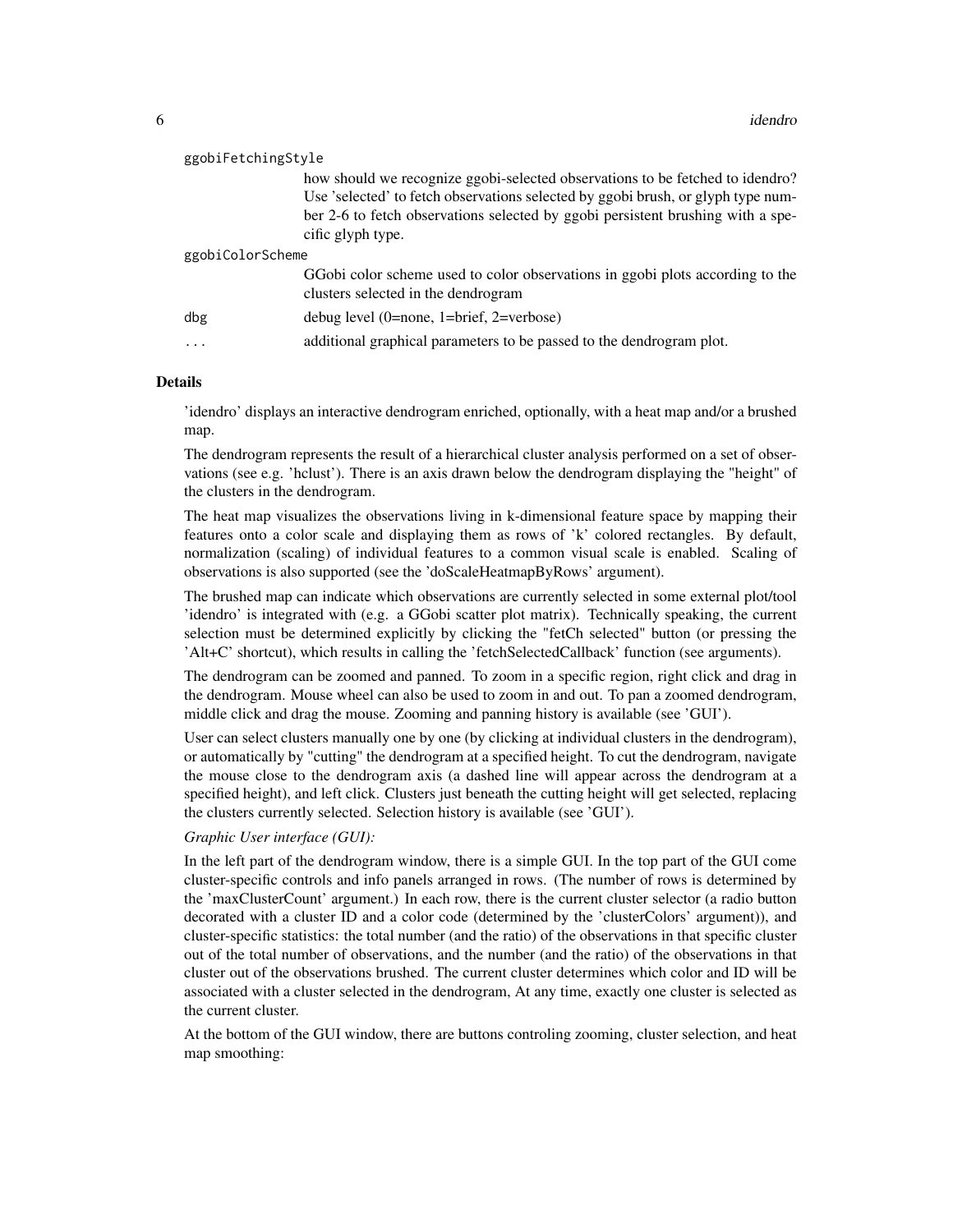#### idendro 7

"Undo zoom" - retrieves the previous zoom region from history

"Full view" - zooms the dendrogram out maximally

"Undo selection" - retrieves the previous cluster selection from history

"Unselect" - unselects the current cluster in the dendrogram

"Unselect all" - unselects all clusters

The "heat map smoothing" mode can be set to one of:

"none" - the heat map gets never smoothed, it displays the features of all the individual observations

"cluster" - the heat map displays the average features for the currently selected clusters

"zoom" - the heat map displays the average feature for each elementary (i.e. the finest) cluster seen in the dendrogram currently. When the dendrogram is zoomed out maximally, the features of all the elementary clusters (i.e. the individual observations) are displayed. When the user zooms in the dendrogram, such that some clusters get hidden, the features of the observations forming the hidden clusters get averaged.

"Quit"

#### Value

vector of colors assigned to observations. 0s denote unselected observations, while values of  $i > 0$ denote the cluster 'i'.

#### Author(s)

Tomas Sieger

#### References

Sieger, T., Hurley, C. B., Fiser, K., Beleites, C. (2017) Interactive Dendrograms: The R Packages idendro and idendr0. *Journal of Statistical Software*, 76(10), 1–22. doi:10.18637/jss.v076.i10

#### See Also

idendro::idendro, stats::hclust, stats::plot.hclust

#### Examples

```
if (interactive()) {
   data(iris, envir = environment())
   hc <- hclust(dist(iris[, 1:4]))
   idendro(hc, iris)
}
# see demos for more examples
```